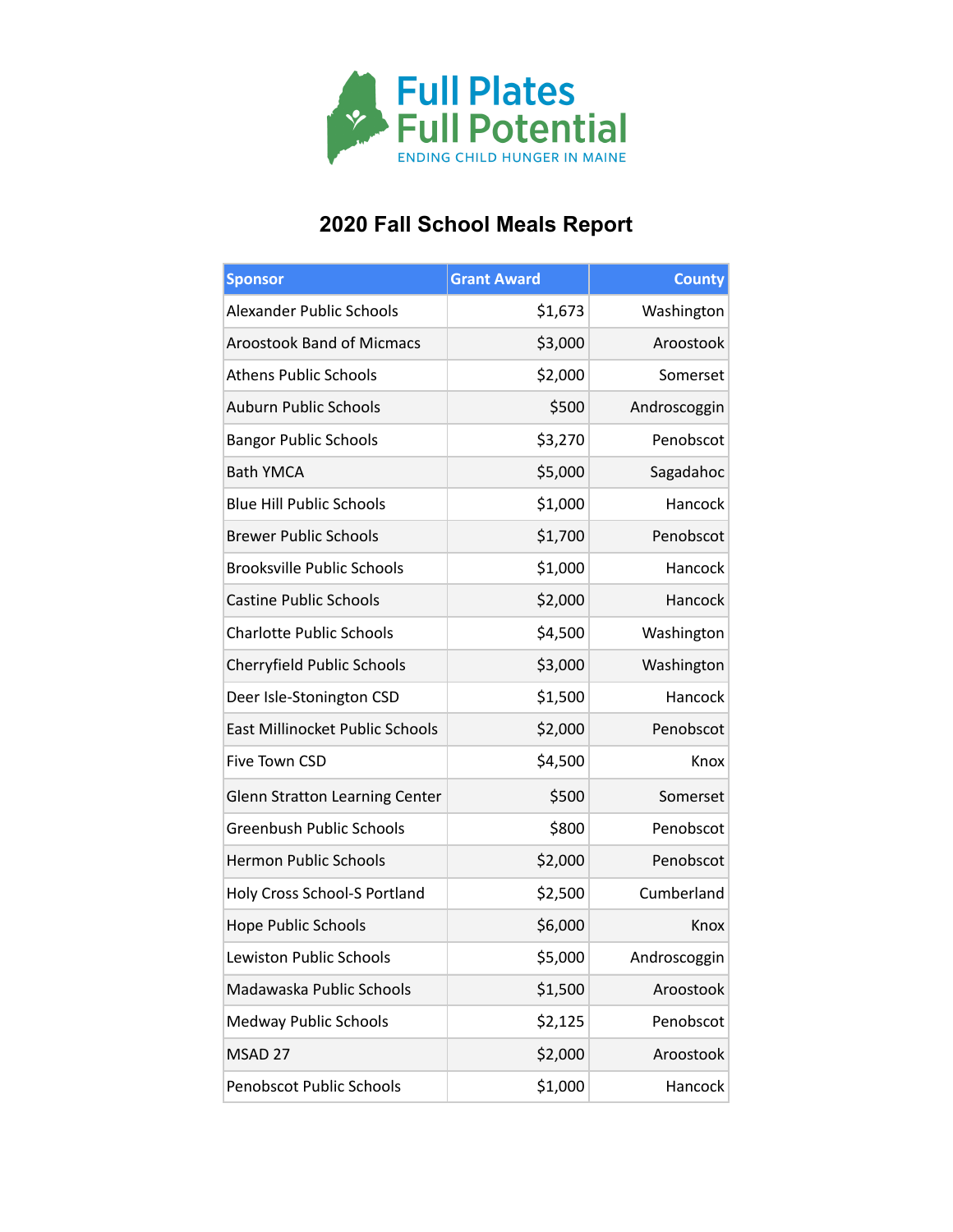| <b>Sponsor</b>                  | <b>Grant Award</b> | <b>County</b> |
|---------------------------------|--------------------|---------------|
| <b>Princeton Public Schools</b> | \$473              | Washington    |
| RSU 01 - LKRSU                  | \$375              | Sagadahoc     |
| RSU 03/MSAD 03                  | \$5,000            | Waldo         |
| RSU 06/MSAD 06                  | \$2,700            | Cumberland    |
| <b>RSU 11/MSAD 11</b>           | \$3,294            | Kennebec      |
| <b>RSU 12</b>                   | \$1,500            | Kennebec      |
| <b>RSU 15/MSAD 15</b>           | \$500              | Cumberland    |
| <b>RSU 18</b>                   | \$500              | Kennebec      |
| <b>RSU 20</b>                   | \$5,000            | Waldo         |
| <b>RSU 21</b>                   | \$2,000            | York          |
| RSU 28/MSAD 28                  | \$4,000            | Knox          |
| RSU 30/MSAD 30                  | \$4,000            | Penobscot     |
| <b>RSU 31/MSAD 31</b>           | \$2,500            | Penobscot     |
| <b>RSU 32/MSAD 32</b>           | \$400              | Aroostook     |
| RSU 33/MSAD 33                  | \$1,750            | Androscoggin  |
| <b>RSU 35/MSAD 35</b>           | \$1,500            | York          |
| RSU 40/MSAD 40                  | \$6,000            | Knox          |
| RSU 41/MSAD 41                  | \$500              | Piscataquis   |
| RSU 44/MSAD 44                  | \$1,500            | Oxford        |
| RSU 45/MSAD 45                  | \$500              | Aroostook     |
| RSU 49/MSAD 49                  | \$5,000            | Somerset      |
| <b>RSU 52/MSAD 52</b>           | \$2,749            | Androscoggin  |
| <b>RSU 53/MSAD 53</b>           | \$1,000            | Somerset      |
| <b>RSU 54/MSAD 54</b>           | \$1,500            | Somerset      |
| RSU 57/MSAD 57                  | \$1,000            | York          |
| RSU 58/MSAD 58                  | \$2,000            | Franklin      |
| RSU 60/MSAD 60                  | \$2,500            | York          |
| RSU 61/MSAD 61                  | \$1,000            | Washington    |
| RSU 63/MSAD 63                  | \$2,500            | Penobscot     |
| RSU 70/MSAD 70                  | \$1,000            | Aroostook     |